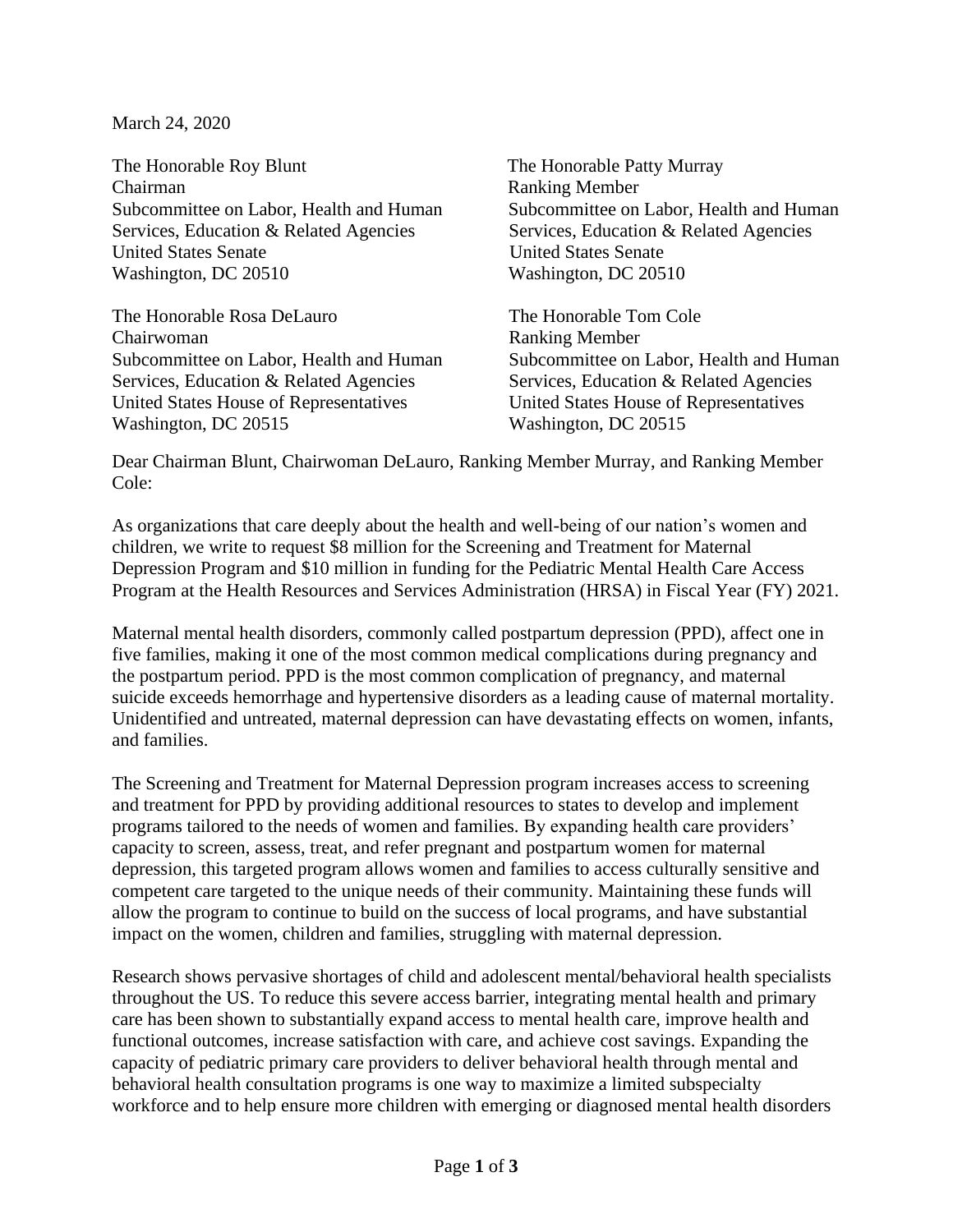receive early and continuous treatment. The human and economic toll of inadequately addressing childhood mental health problems is significant. Untreated mental health disorders lead to higher rates of family dysfunction, poor school performance and drop-outs, juvenile incarceration, substance use, unemployment, and suicide. In 2016, more than 5,000 young people between the ages of 10 and 24 died by suicide, making it the second leading cause of death in this age group.

Funding for the Pediatric Mental Health Care Access Program will maintain and expand access to behavioral health services in pediatric primary care settings by supporting the development and maintenance of pediatric mental health care telehealth access programs. Funding from HRSA currently supports 21 state pediatric mental health care access programs across the country. These programs support primary care providers in terms of continuing education, specialty mental health referral and behavioral health resource networking, social work colocation, and phone consultation.

As you prepare the FY 2021 LHHS appropriations bill, we respectfully request that you continue to fund these critical programs with robust funding. Thank you for your consideration. Our organizations are grateful to you for your commitment to the mental health and well-being of our nation's families.

Sincerely,

National Organizations: AIDS Alliance for Women, Infants, Children, Youth & Families American Academy of Pediatrics American Association for Psychoanalysis in Clinical Social Work American Association of Child and Adolescent Psychiatry American College of Obstetricians and Gynecologists American Foundation for Suicide Prevention American Psychological Association Association of Maternal & Child Health Programs Association of Women's Health, Obstetric and Neonatal Nurses Center for Law and Social Policy (CLASP) Children's Advocacy Institute First Focus Campaign for Children Healthy Teen Network March of Dimes Maternal Mental Health Leadership Alliance National Alliance on Mental Illness National Association for Children's Behavioral Health National Association of Pediatric Nurse Practitioners National Association of State Mental Health Program Directors (NASMHPD) School Social Work Association of America Society for Maternal-Fetal Medicine The National Alliance to Advance Adolescent Health United Way Worldwide